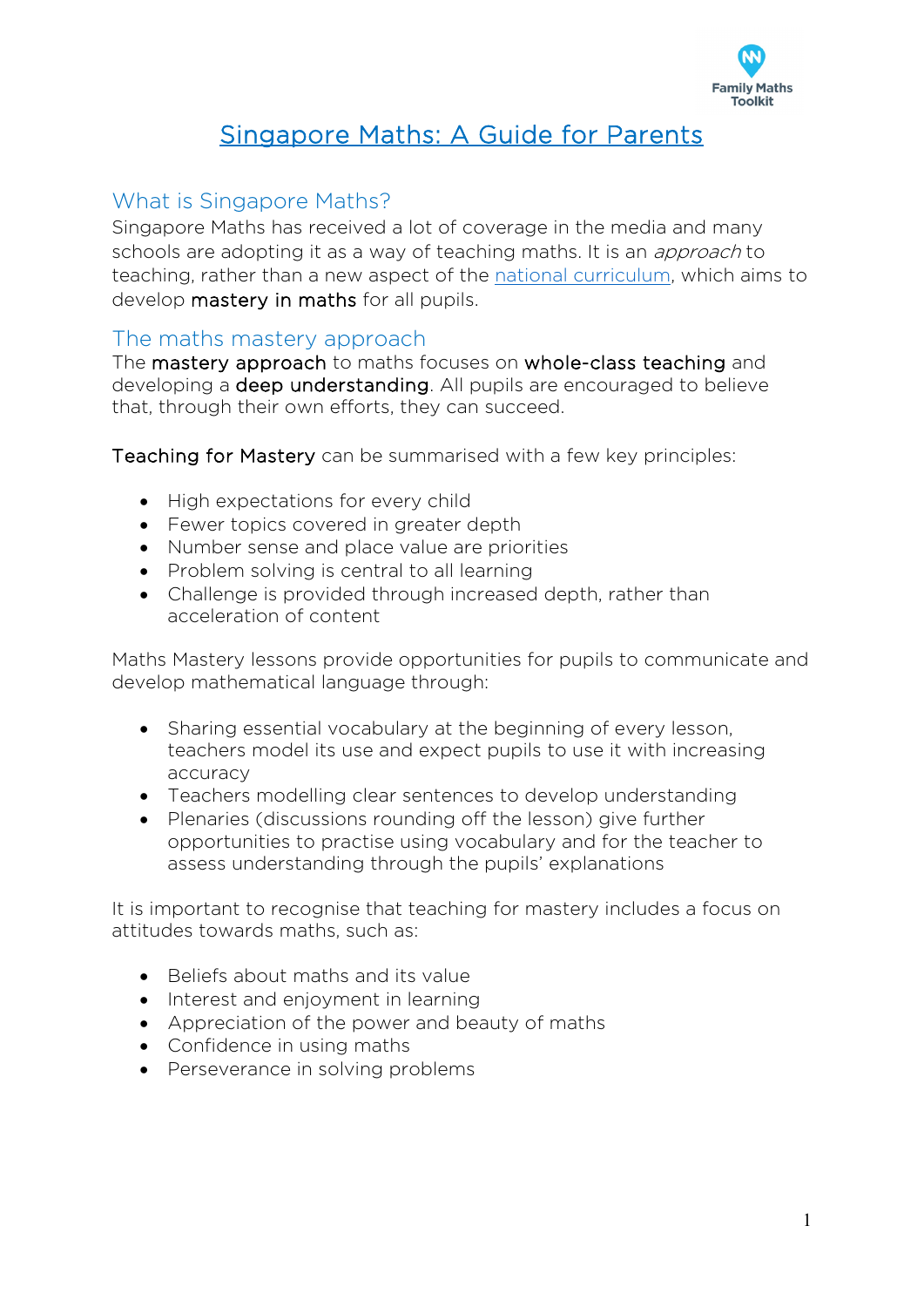

## Why are many UK schools adopting it as an approach to teaching maths?

South Asian schools are consistently top of international test rankings and recognised for their academic ability. An exchange programme, whereby English teachers spent some time observing maths lessons in Shanghai schools, inspired UK schools to adopt this different approach.

However, the maths mastery approach has been around longer than you might think. It has roots in the maths teaching of the 1980s and the ideas of [Jerome Bruner.](https://mathsnoproblem.com/jerome-bruner-theories-put-into-practice/)

### What does a lesson look like?

A typical maths mastery lesson is led by the teacher, with all the pupils in the class working together on the same learning objective at the same time.

The structure of the lesson is built around three key concepts: concrete, pictorial, and abstract which help children develop their understanding before starting to work on their reasoning and problem solving.

#### Concrete:

Children use real objects and pictures to represent mathematical concepts.

For example, this could be 5 real teddies or a picture of 5 teddies:





They could be used to develop '3 teddies and 2 more make 5 altogether' or '5 teddies take away 2 would leave 3 teddies'. The child could move them around in order to accurately count and begin to understand addition and subtraction.

#### Pictorial:

The next step is to represent these. This could be using mathematical apparatus to replace real objects, such as: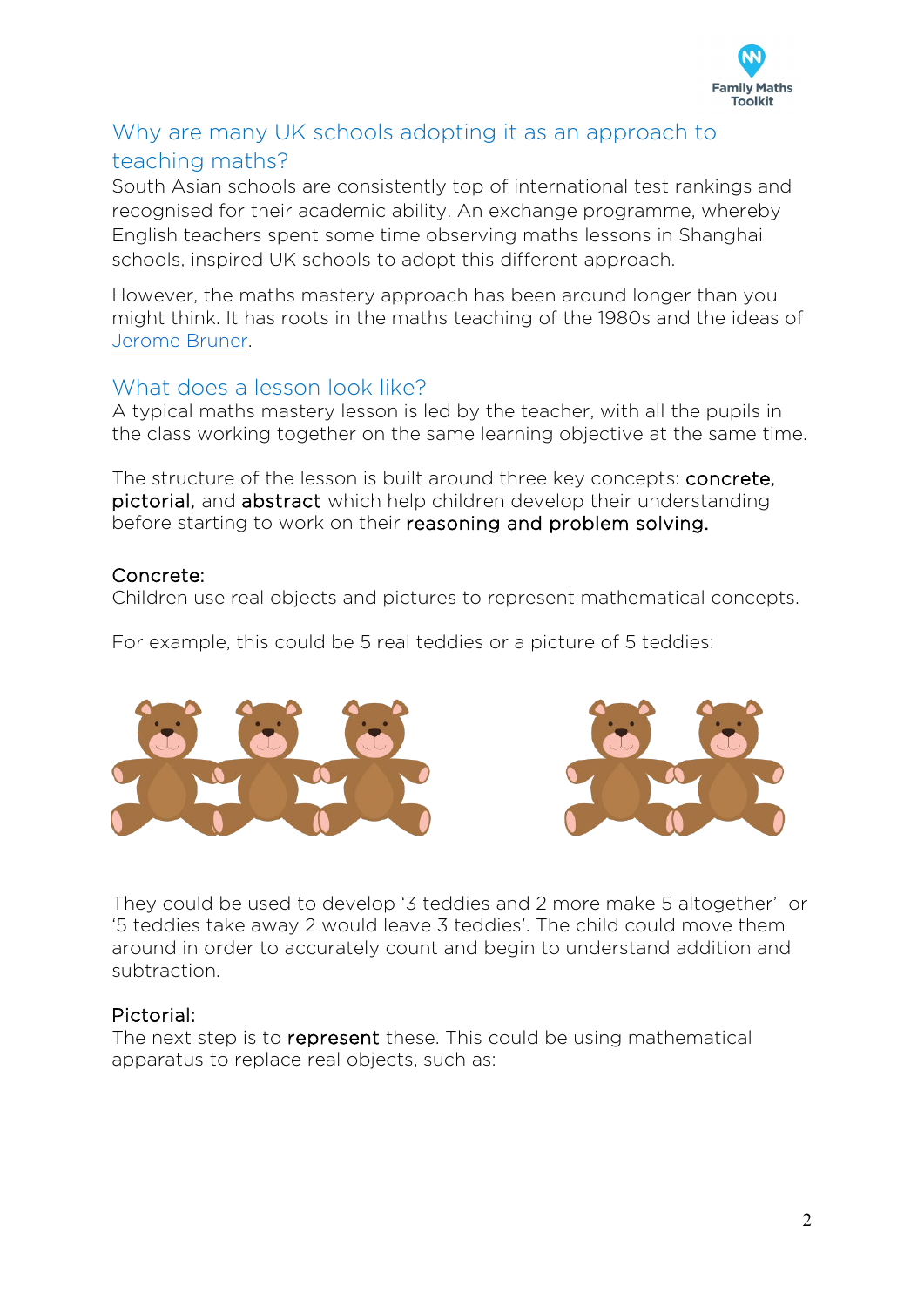



They can also be represented using a bar model, for example:



Here it is possible to visualise the fact that  $16 + 4 = 20$  or  $20 - 16 = 4$ .

You can find out more about bar modelling [HERE.](https://www.bbc.co.uk/bitesize/topics/z83rkqt/articles/zv7r97h)

This helps them to visualise **abstract** ideas and, as they increase in understanding and confidence, these 'props' will become unnecessary

#### Abstract:

Finally - when understanding is secure - pupils are able to work abstractly with numbers on paper.

#### Reasoning and problem solving:

Once they understand these concepts, pupils are encouraged to reason and problem solve.

For example:

My foot is 19cm long. My friend's foot is 14cm long. Calculate the difference between the lengths.

Sometimes, the order may be mixed so that pupils work with an abstract calculation and are asked to represent it pictorially to demonstrate their understanding.

Some seven-year-olds are working on this problem: three cars, three bicycles and two lorries go past the school gate. How many wheels went  $by?$